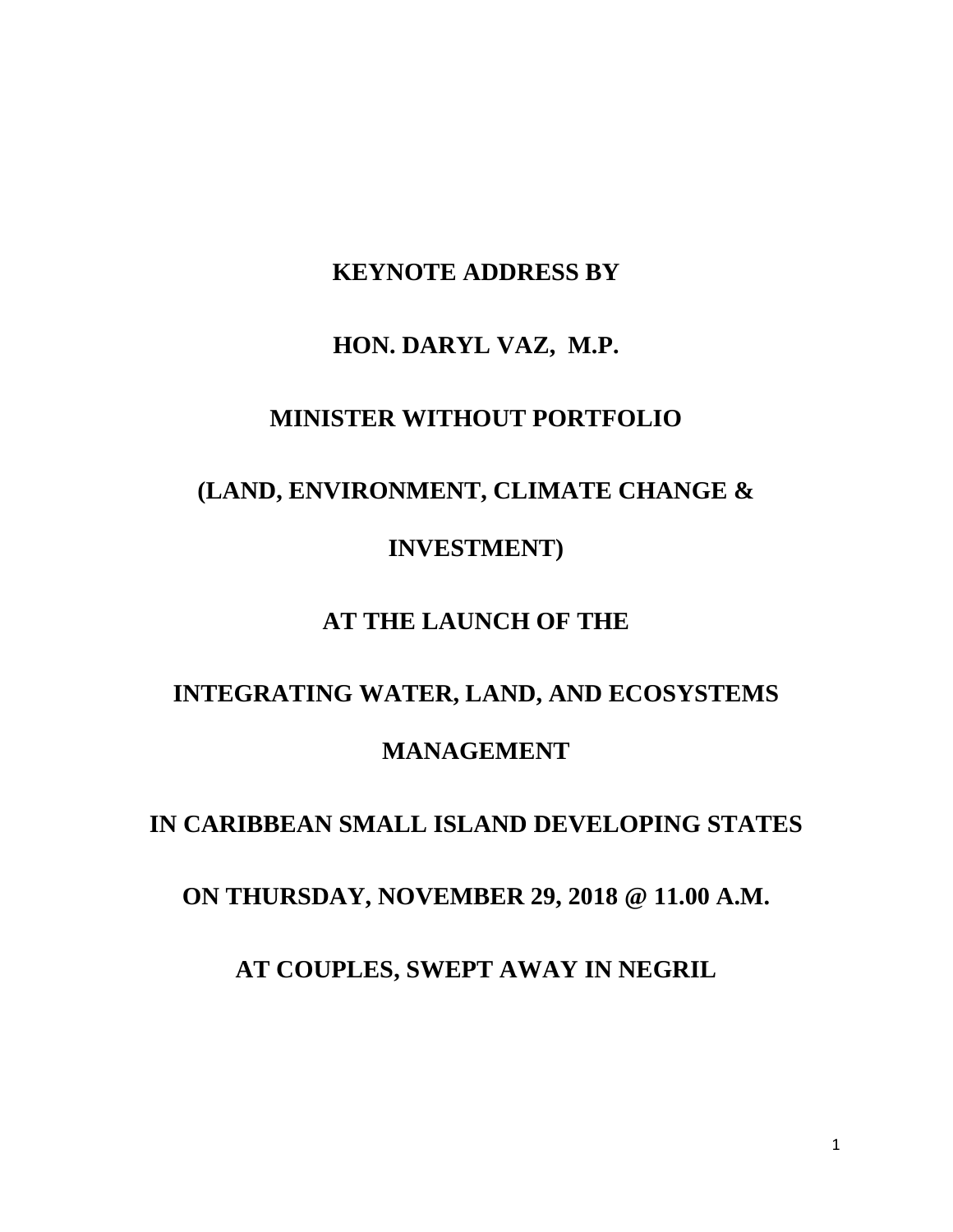\*Member of Parliament, Western Westmoreland, Dr. Wykeham McNeil \*Member of Parliament, Mr. Ian Hayles, Western Hanover \*His Worship the Mayor of Savanna-la-Mar, Councillor Bertel Moore \*Mr Peter Knight, CEO and Government Town Planner, NEPA \*Mr. Daniel Grizzle, Negril Chamber of Commerce \*Ms. Donna Sue Spencer, Global Environment Facility (GEF)-IWEco Project

\*Representatives from the Natural Resources Conservation Authority (NRCA) Advisory Board

\*Representatives from Ministries, Agencies and Departments of Government

\*Staff from the National Environment and Planning Agency (NEPA \*Stakeholders from the Negril Environment Protection Area \*Ladies and Gentlemen

Good morning.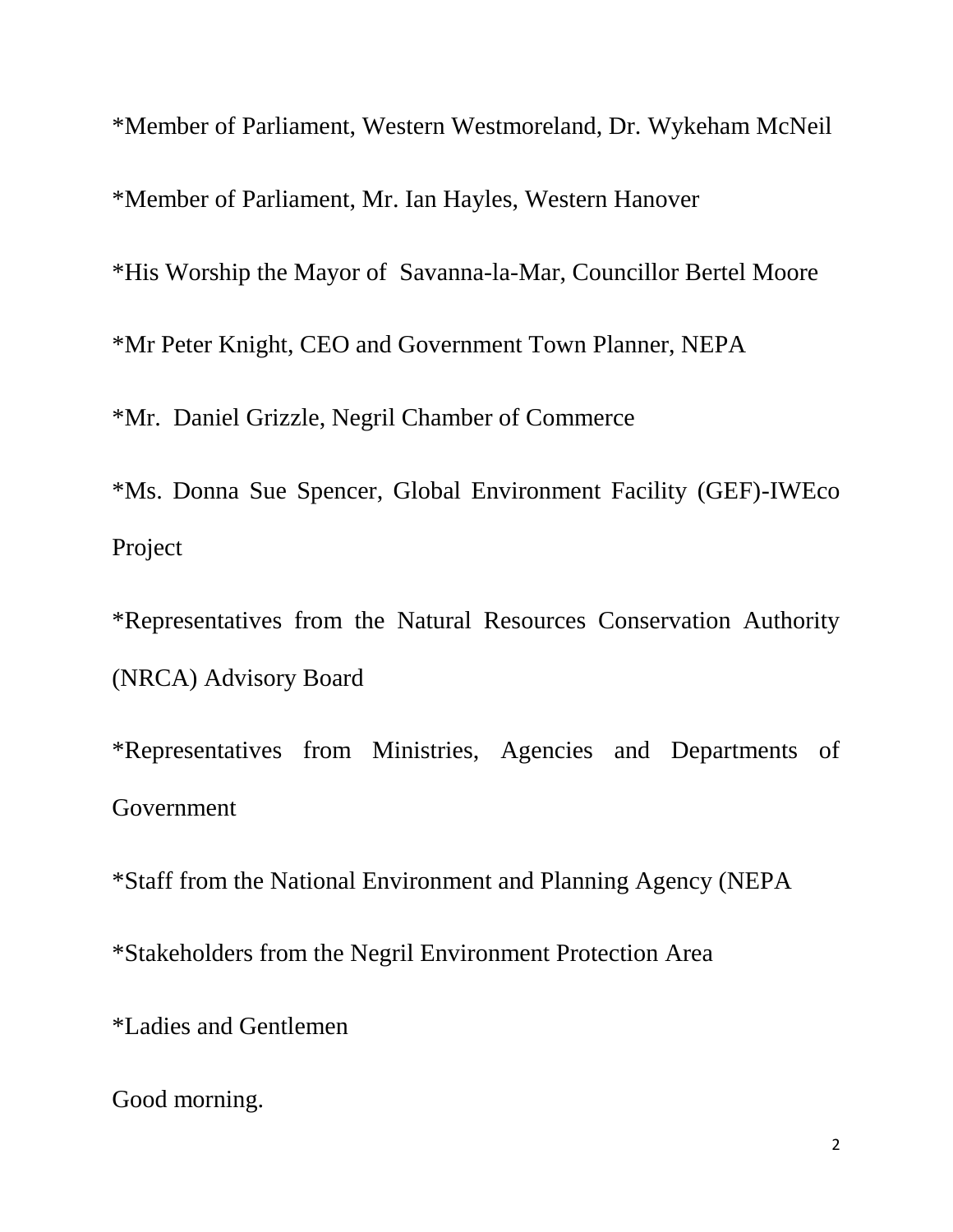I am pleased to be here in beautiful Negril for the launch of this Integrating Water, Land, and Ecosystems Management Project launch. I can think of no better location for this launch and with good reason.

Negril continues to experience rapid development including the construction of hotels and housing projects. I am sure that you would have heard The Most Honourable Prime Minister's recent comments on Negril. The PM highlighted proposed infrastructure upgrading and works, particularly water supply and sewage treatment, to be implemented in the very near future.

We have to bear in mind that while development occurs, it is critical to ensure that the natural resources of Negril, and its biodiversity, are not impacted negatively and so the launch of this project is critically important.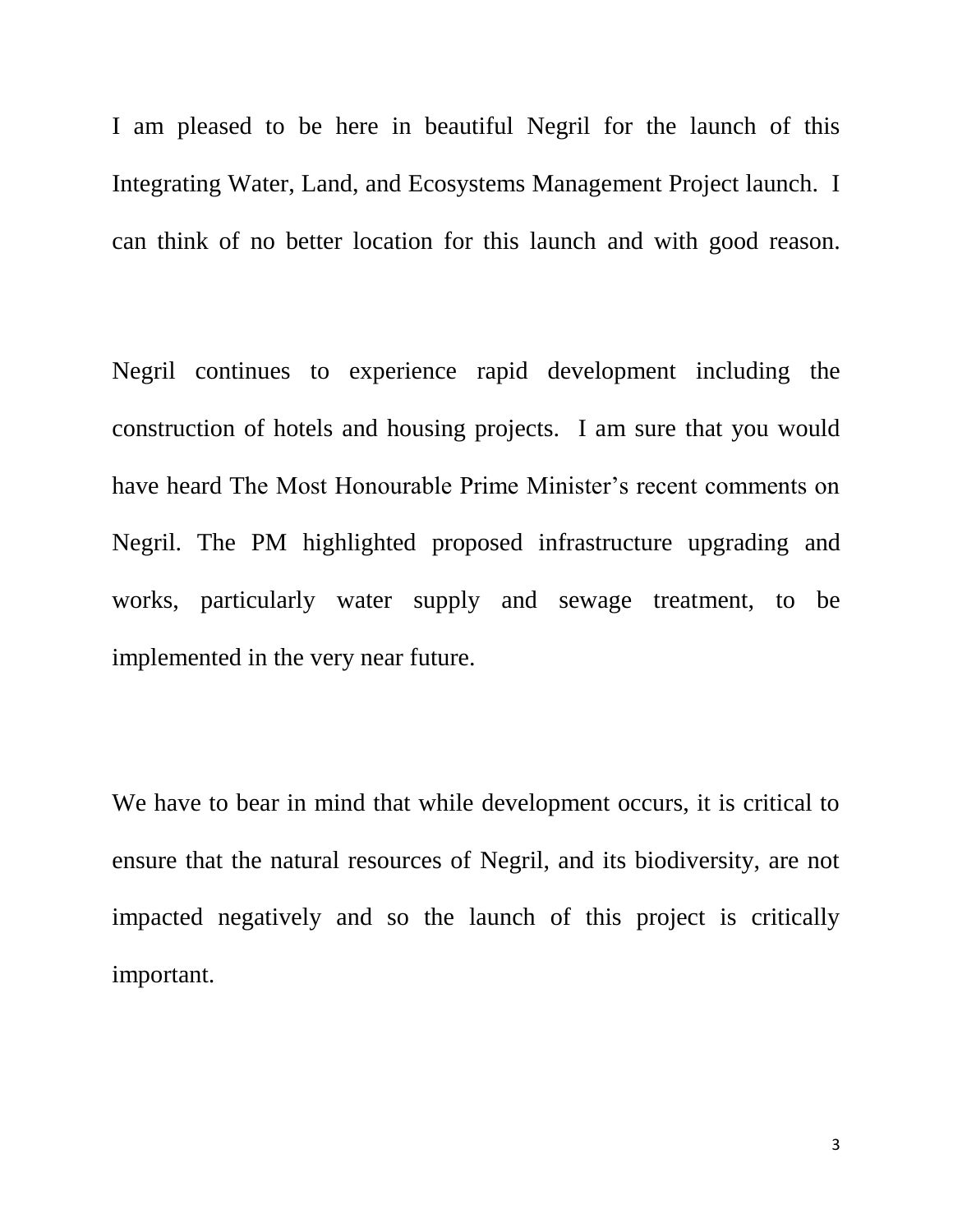Ladies and gentlemen, Jamaica continues to make significant investments in biodiversity conservation. Recognition has grown for the need and opportunities to mainstream environmental concerns and biodiversity conservation into the daily operations of biodiversitydependent production sectors in Jamaica. Negril is no exception.

The biodiversity of the Negril Environmental Protection Area is threatened by human induced drainage of its wetlands, coastal development, unsustainable agricultural practices and the proliferation of informal settlements.

#### **GOJ/NEPA in Negril**

Negril has been a focus area for many years for the Natural Resources Conservation Authority (NRCA) and National Environment and Planning Agency (NEPA), in terms of the built and natural environments.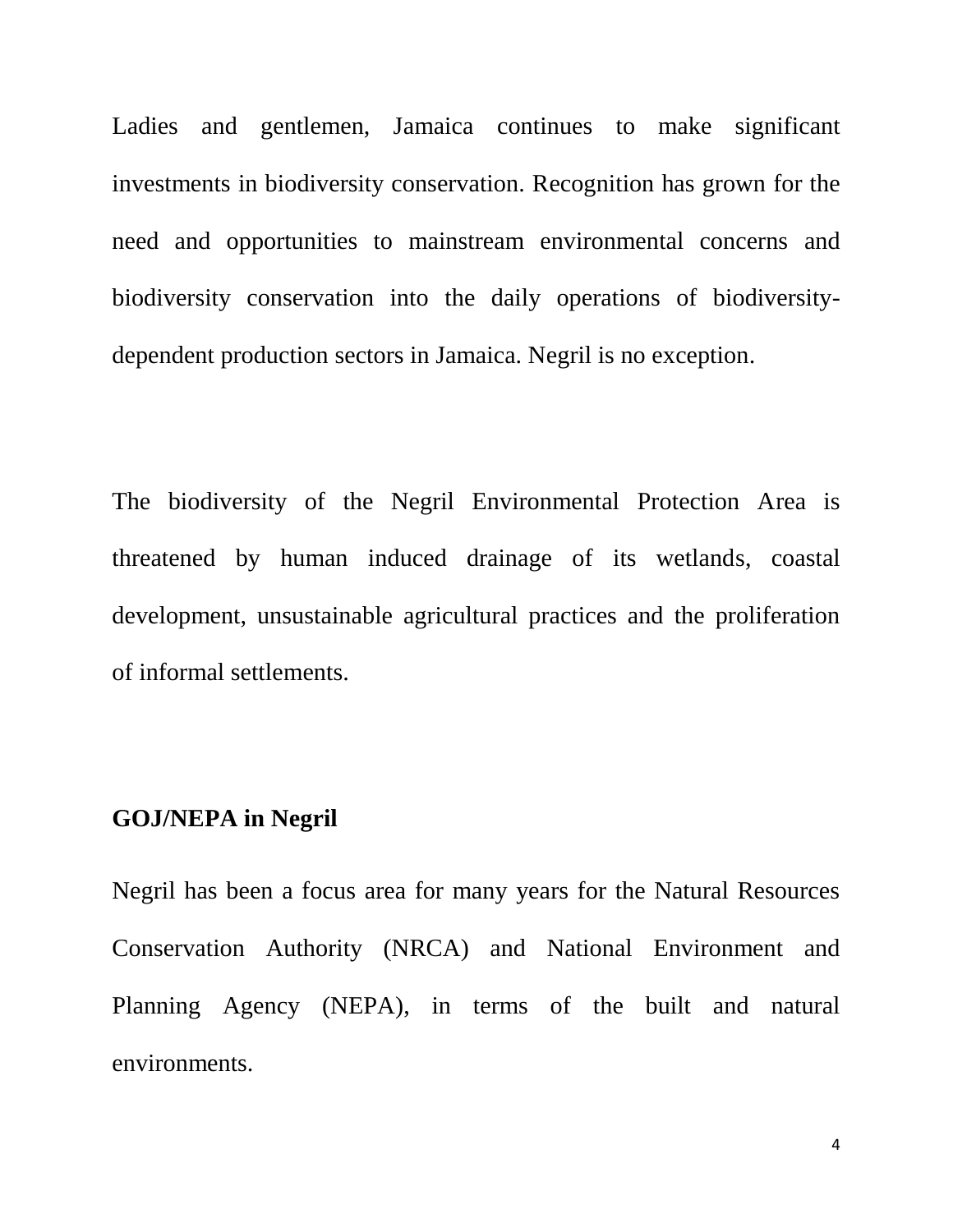The GOJ recognizes that for Negril and its community to develop, focus has to be placed on orderly development and conservation of the environment.

A recent Cabinet Decision mandated the development of a Master Plan for what is being called the 'New Negril' since the Cabinet has no intention of changing the dynamics of the 'old' Negril. In fact, NEPA is presently embarking on the preparation of a master plan for the built environment in the greater Negril area and its environs.

NEPA will undertake the work under the direction of the Ministry of Economic Growth and Job Creation, in keeping with Cabinet's instruction to make the creation of a new Negril town a priority.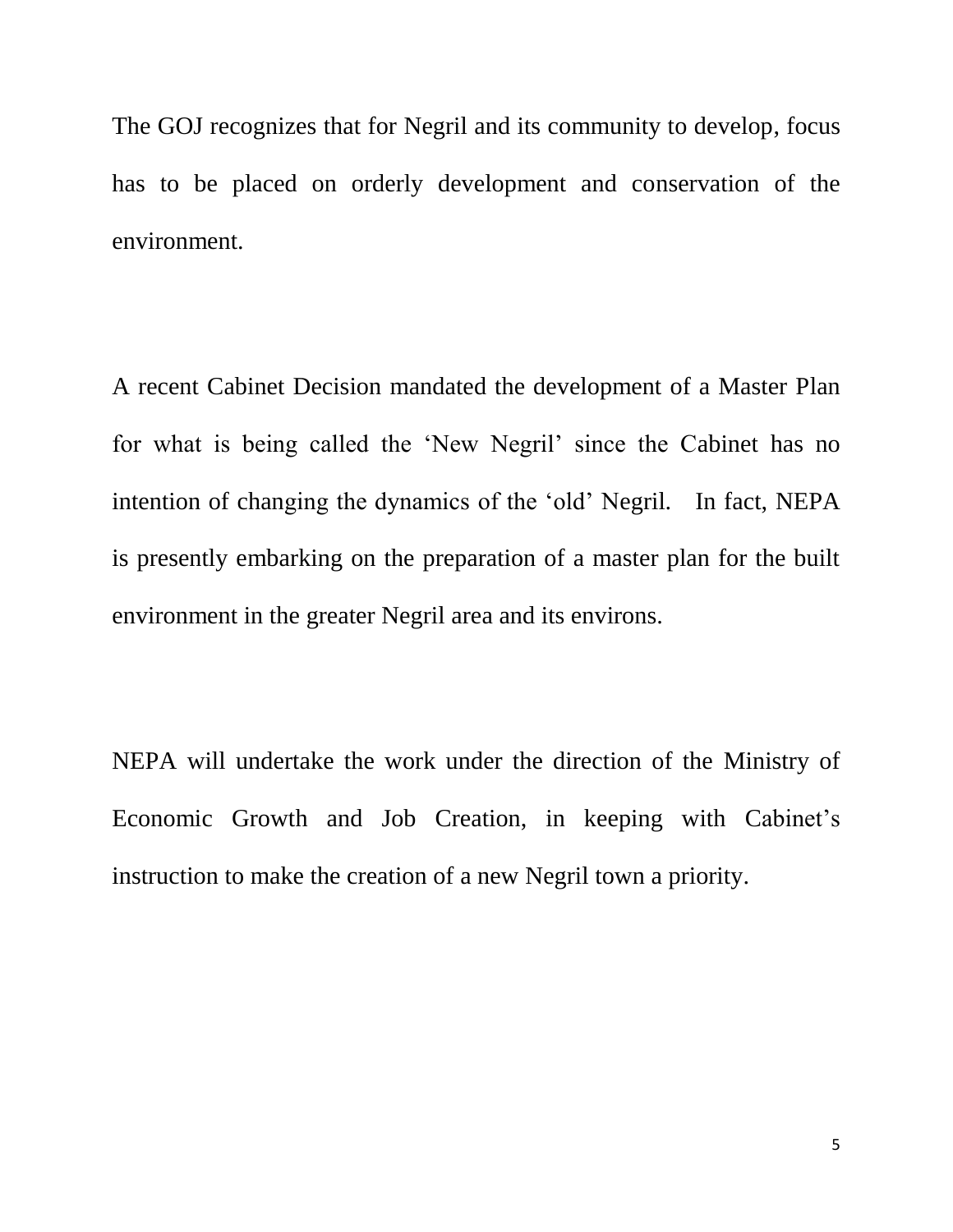The activities were earlier presented at the "Let's Talk Negril" town hall meeting. My instruction to NEPA's CEO is to ensure comprehensive consultation with all stakeholders in developing the Master Plan.

If accepted by Cabinet, the Master Plan will ensure that development proceeds in such a way, so as to place Negril in a position to better compete with other tourist destinations in Jamaica and across the region, while better managing the natural resources of the area. As stakeholders you will be hearing more on this plan as preparations continue.

In the meantime, the Government through NEPA and other stakeholders has been very active in Negril and has undertaken a number of initiatives to shore-up and support preservation and conservation in the area. They include:-

I. The establishment of a functional multi-stakeholder Marine Park Advisory Board (MPAB) in 2017, which provides advice and makes recommendations to the Natural Resources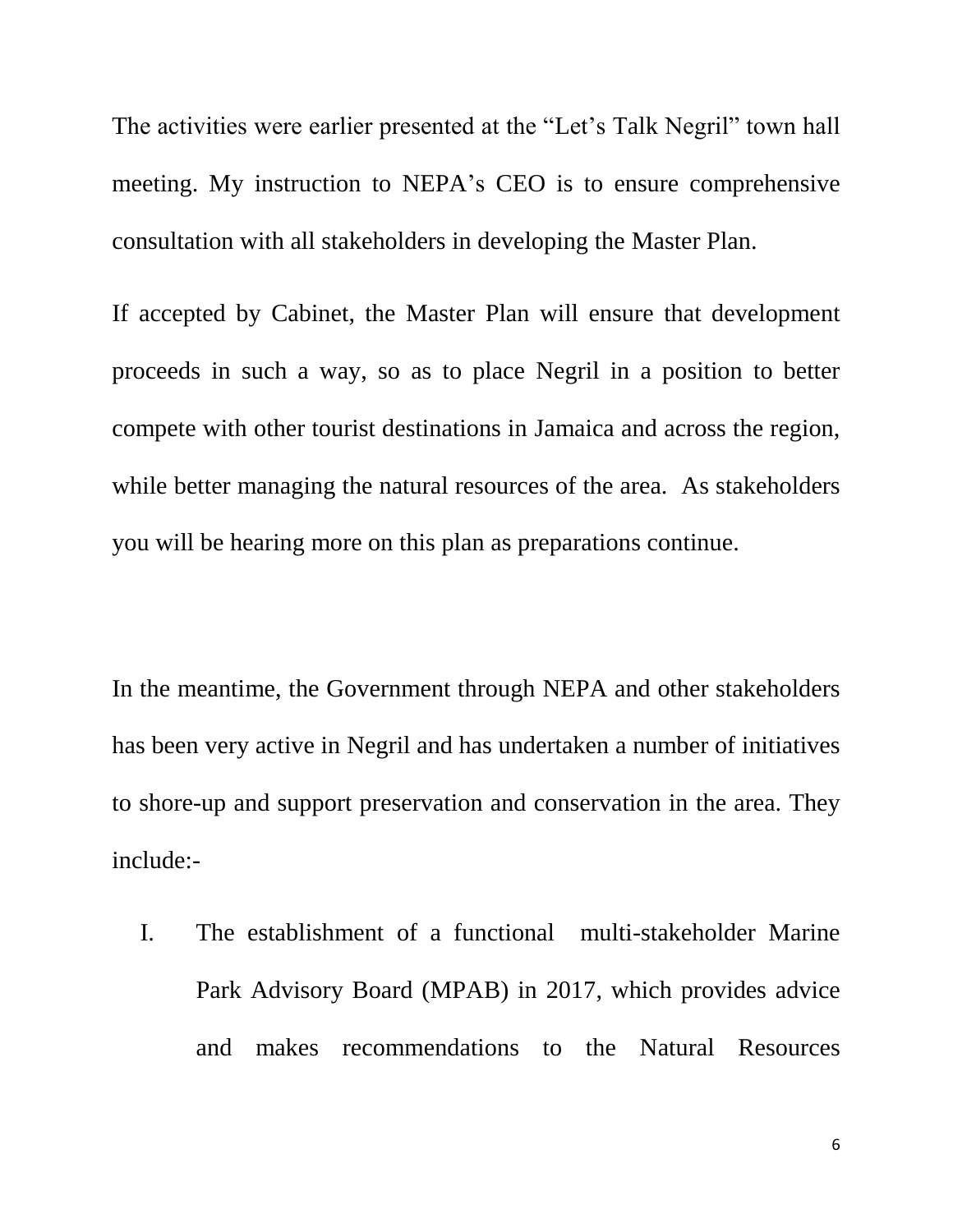Conservation Authority regarding the effective and efficient management of marine parks.

- II. Other activities relevant to the management of the natural resources of Negril including the monitoring of beach erosion patterns, the status of the West Indian Whistling Duck, and the health of coral reefs which includes monitoring sea temperature and routine water quality monitoring,
- III. Preparation and Gazetting in July 2018 of the Negril Marine Park Zoning Plan (2017-2022). The preparation of the Zoning Plan was finalized through stakeholder consultations and provides users of the marine park with information on the activities which are permitted and those which are not.
- IV. Initiatives undertaken by NEPA in partnership with several agencies as well as the local municipal corporation and others to push-back on the disorderly development affecting the area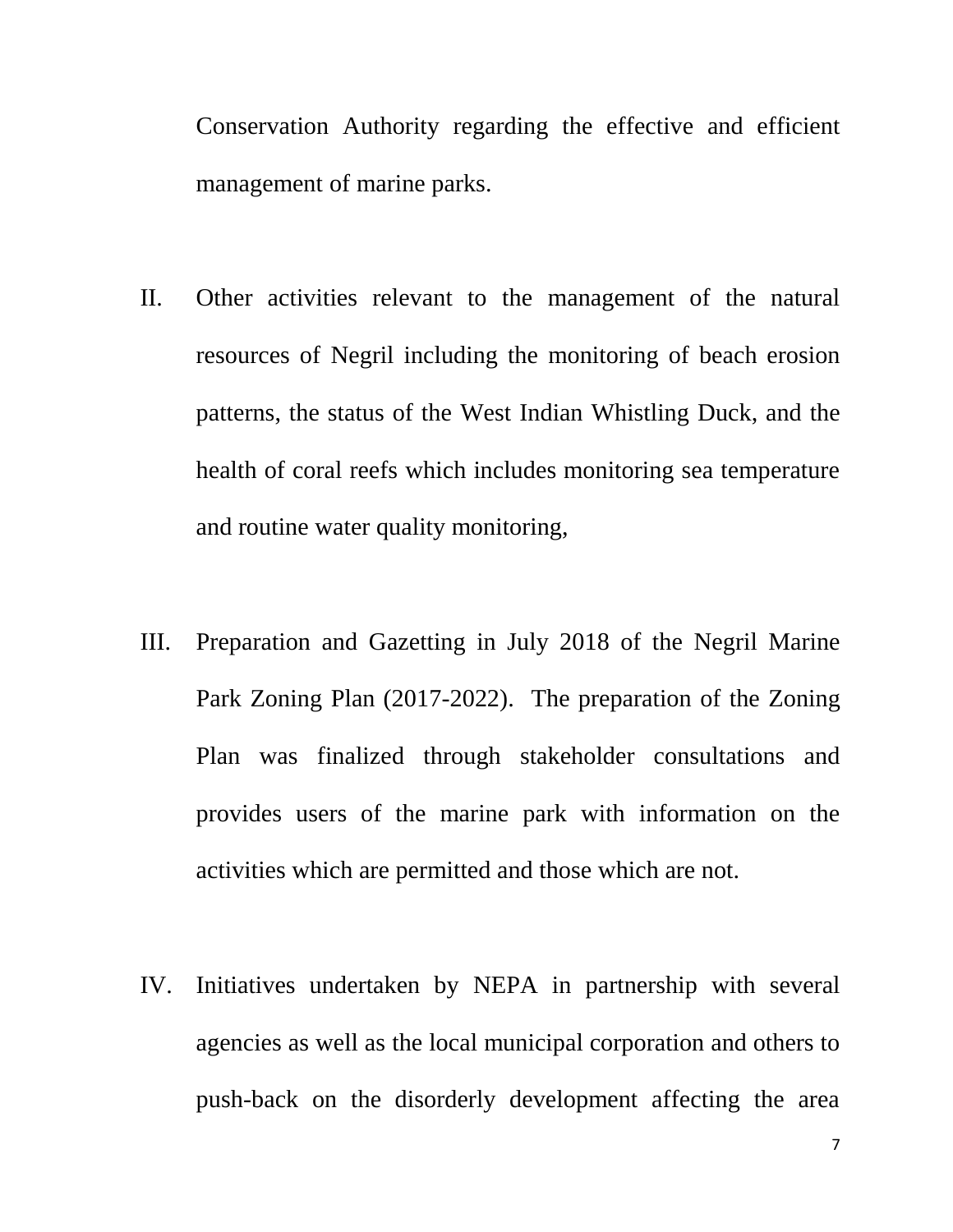mainly due to squatting, illegal vending, encroachments in the marine park and along the beach, improper collection and disposal of garbage, among other interventions.

## **About the IWECO Project**

The project we are launching today, **"Integrating Water, Land and Ecosystems Management in Caribbean Small Island Development States"** supports the overall plan of the Government for Negril and is another strategy of the Government, through NEPA.

It will require that all partners and stakeholders work harmoniously to implement activities within the project. Successful completion of the project will see tremendous value being added to Negril and its surrounding communities.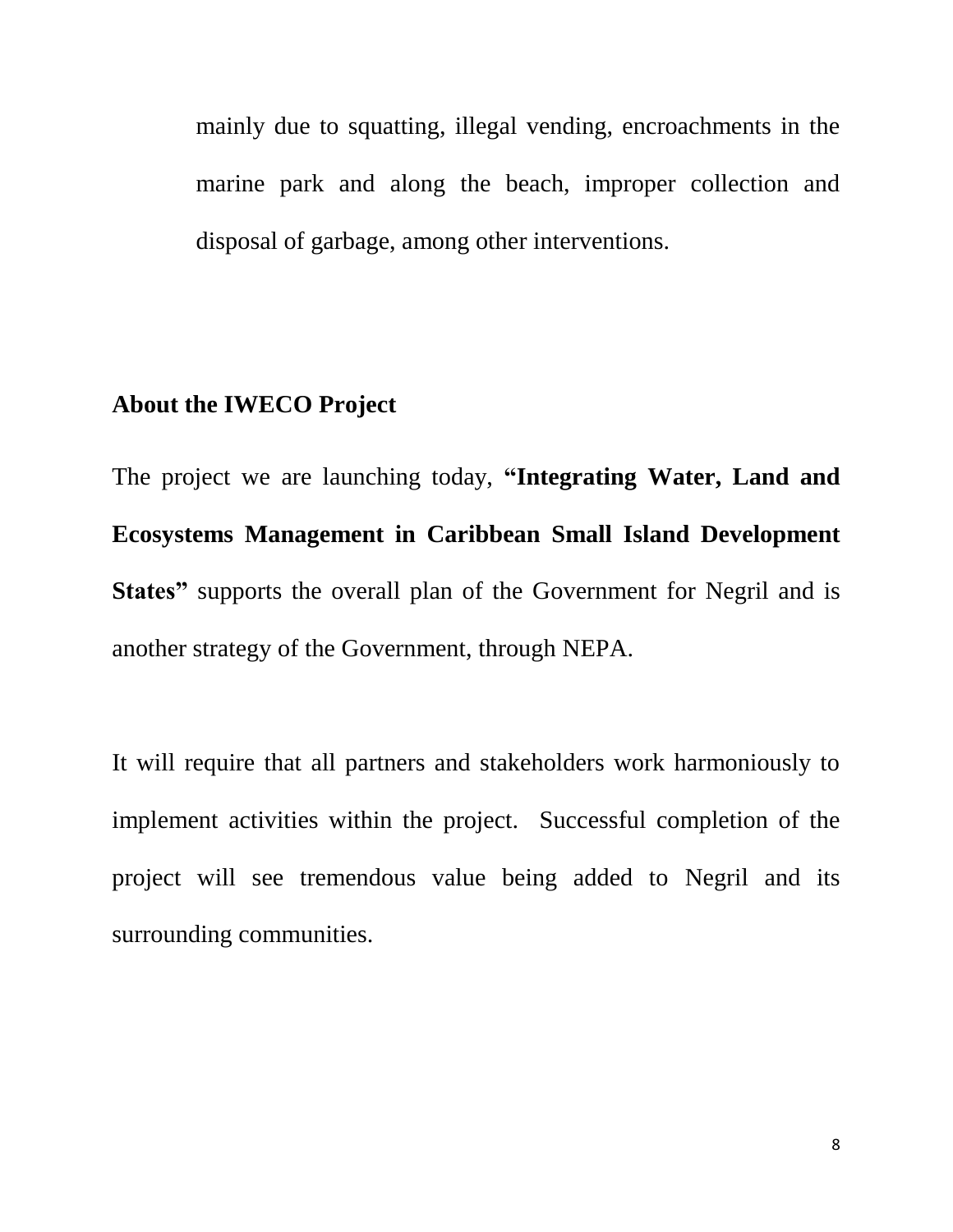Importantly, among the activities proposed for Negril under the IWECO project are training opportunities for the community including farmers and the hotel sector.

**The project will focus on the restoration of important elements of biodiversity within the Negril Great Morass and will impact hundreds of lives.** 

NEPA and several key stakeholders, from both the public and private sectors will be responsible for implementing the project. In fact, many of these stakeholders are here in the room today including:

- The Negril Chamber of Commerce
- Farmers Association
- Water Resources Authority
- Negril/Green Island Local Area Planning Authority
- Tourism Product Development Company Limited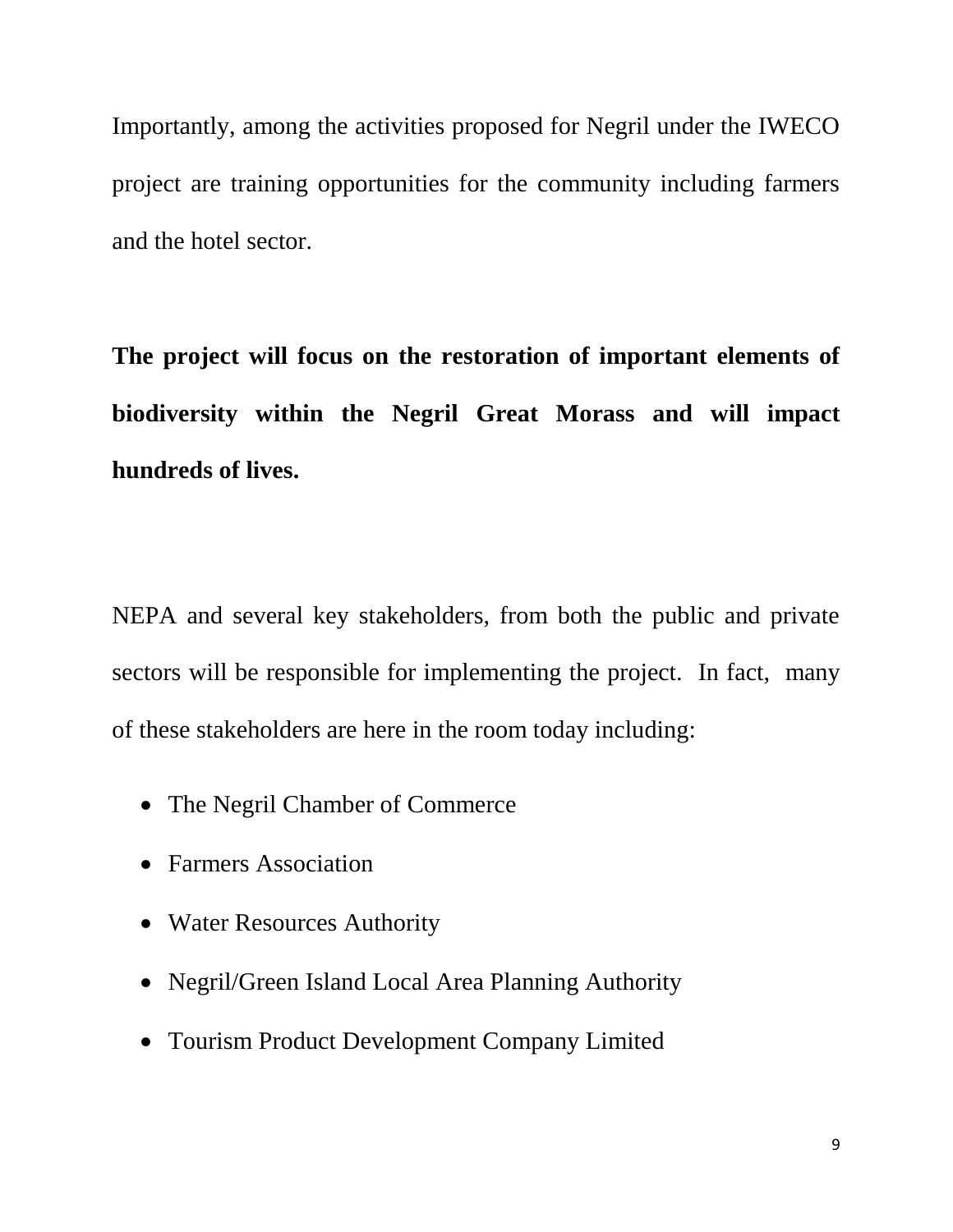Hoteliers and other partners who will be responsible for implementing activities.

The Global Environment Facility (GEF) over the years has been providing funding to support Jamaica's environmental conservation programmes. These grants have enabled us to mainstream biodiversity into the policy and planning process and productive sector of the island.

The IWECO project is regional with Jamaica being one of the seven countries which are implementing national projects aimed at the management of water, land and ecosystems at specific sites.

The focus of the National Project is the Negril Environment Protection Area (EPA) which was declared in 1997. The Negril EPA encompasses 406.7 sq. kms of coastal and marine ecosystems and makes up approximately six percent of Jamaica's 1022 km of coastline.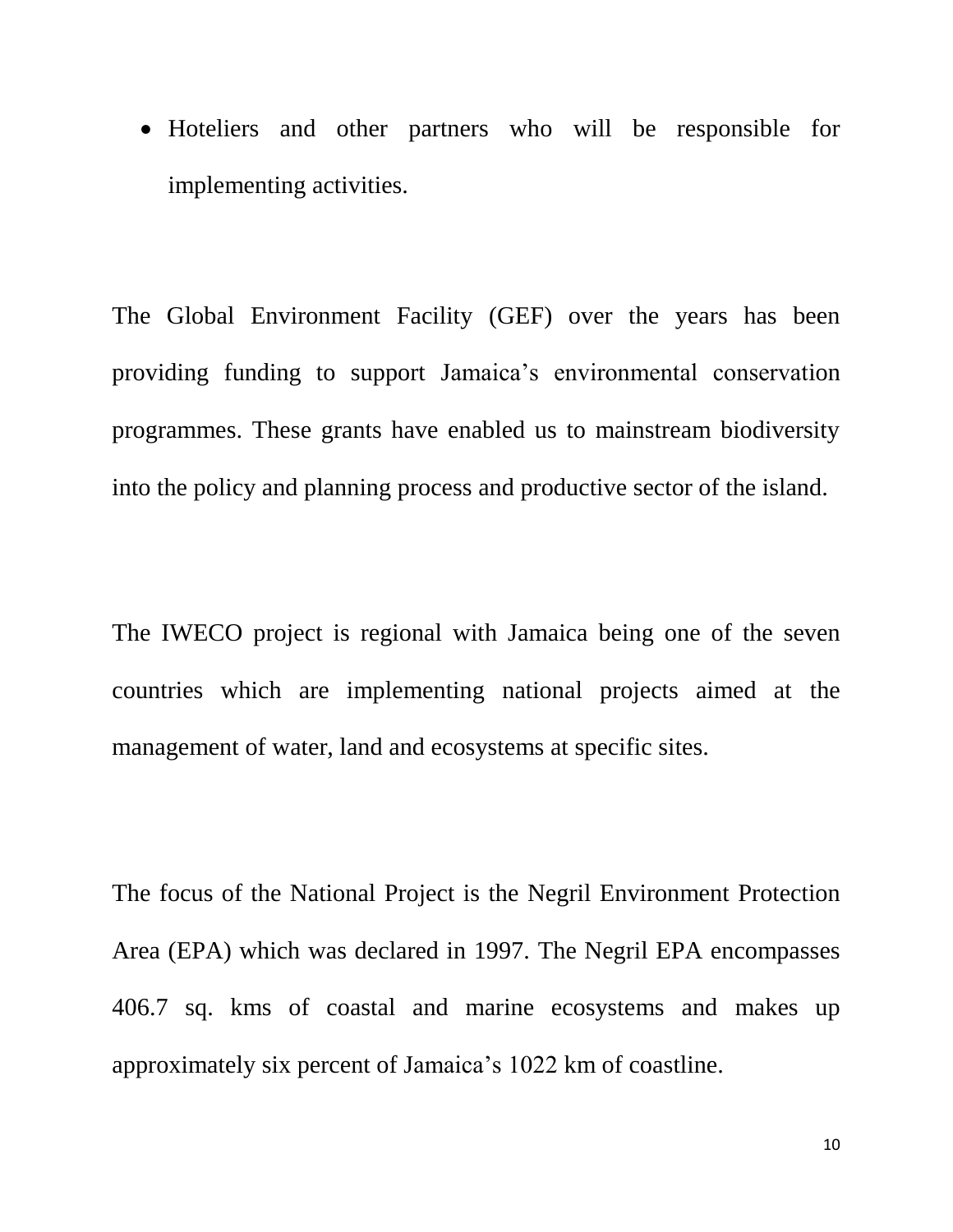The duration of the project is for four years with completion slated for 2022. The total value of the project is US\$13million of which the GEF will provide US\$3.2 million; co-financing US\$10.3 million; and GOJ support US\$438,000.00.

### **Project Objective**

The project is aimed at restoring the historical hydrological and other physical process of the Negril Great Morass; enhancing and reestablishing native vegetation communities to provide habitats for wetland fauna; eliminating conflicts that degrade ecosystem functions; and implementing institutional arrangements to ensure the long-term sustainability of wetland biological resources.

Through this project a number of long term impacts are expected including the management of the Negril EPA to ensure the conservation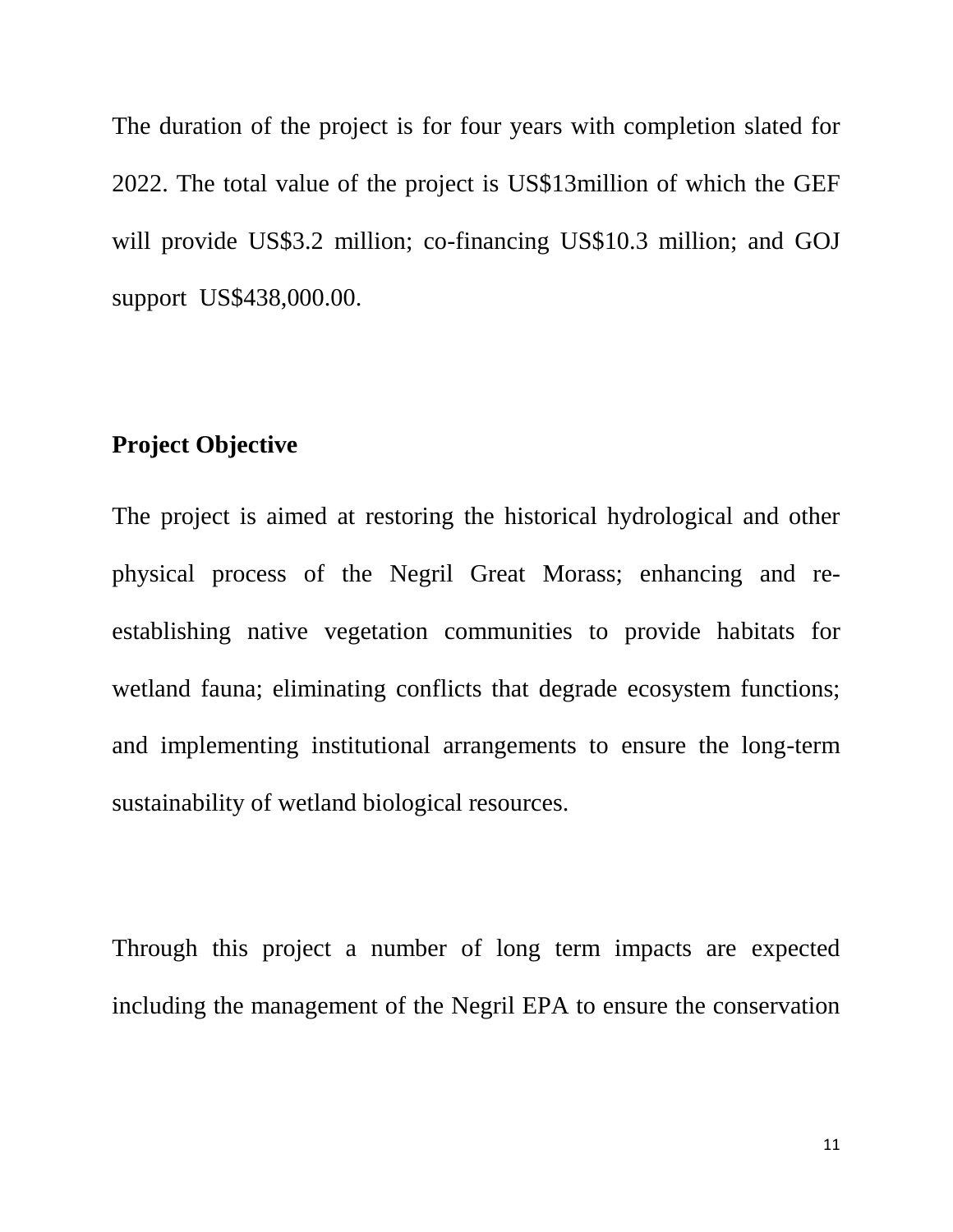and sustainable use of the Negril Great Morass as well as the livelihoods of the users of the resources;

It is also expected to reduce adverse wetland impact through implementation of best environmental practices; enhance the ability of stakeholders to effectively resolve land tenure-related conflicts; and also contribute to the sustainable access and use to the resources by the surrounding communities.

Ladies and gentlemen, I call upon every stakeholder in Negril to play their part in the success of this project. As such, along with the usual Project Steering Committee that will be established, a Negril Stakeholder Advisory Committee will also be set up.